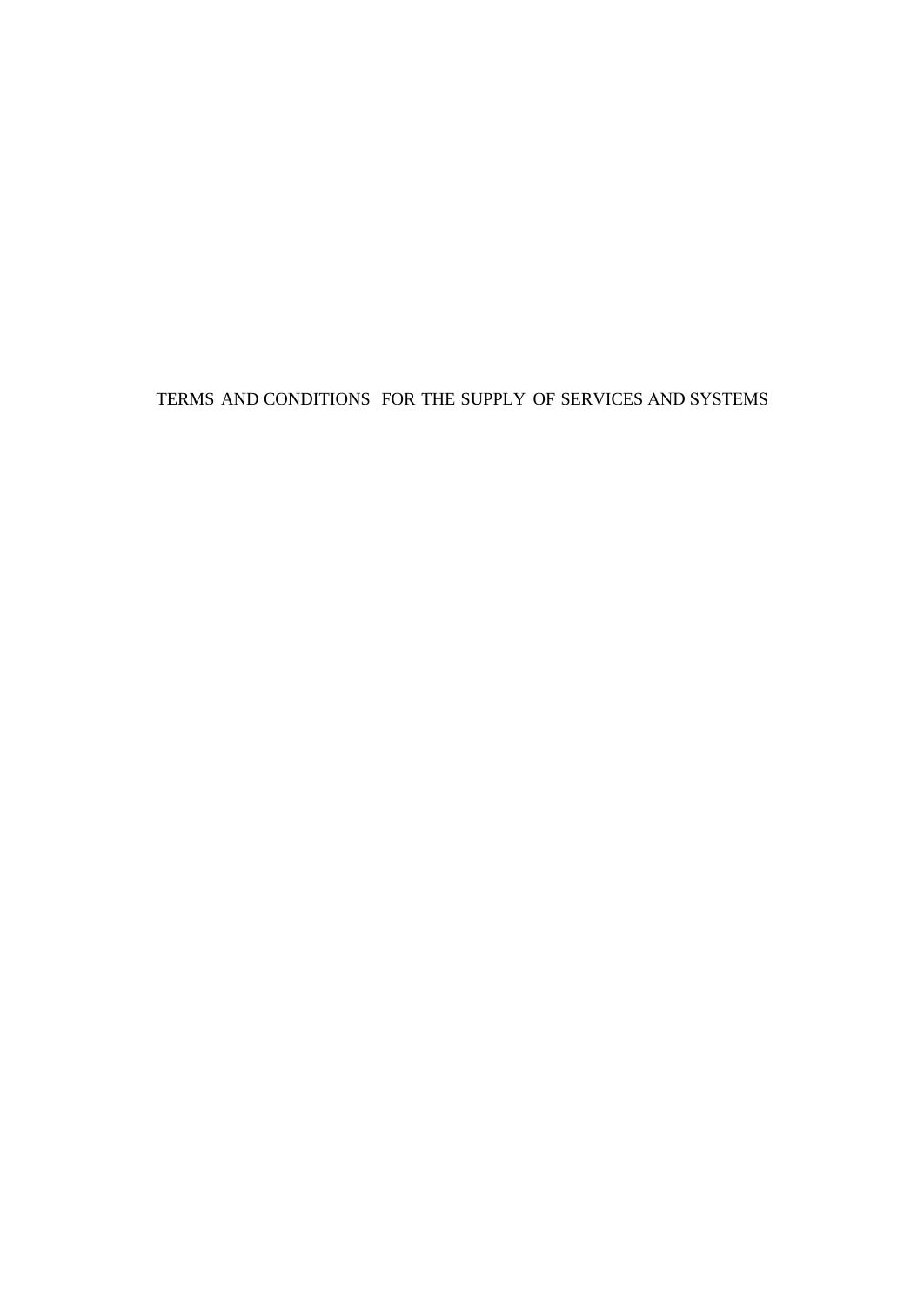#### **I. INTERPRETATION**

1.1 **Definitions.** In these Conditions, the following definitions apply:

**Anniversary:** the day before the Anniversary of the Commissioning Date in each year.

**Business Day:** a day other than a Saturday, Sunday or public holiday in England when banks in London are open for business.

**Charges:** the charges payable by the Customer for the supply of the Services in accordance with clause 5.

**Commissioning Date:** has the meaning set out in clause 2.2.

**Conclusion Letter:** a letter which is to be written or is deemed to be written from the Customer to the Supplier on termination of this Contract in the form of the second schedule hereto or such other form as the Customer and the Supplier agree in writing.

**Conditions:** these terms and conditions as amended from time to time in accordance with clause 10.2.

**Contract:** the contract between the Supplier and the Customer for the supply of Services in accordance with these Conditions.

**Customer:** the person or firm who purchases the Services from the Supplier.

**Deliverables:** the supply of equipment and the provision of consumables for that equipment intended (if correctly operated) to avoid and reduce the incidence of Legionella in the Premises of the Customer as specifically agreed between the Supplier and the Customer and the provision of regular sampling of water from the Premises at the number of sample points and at the time intervals as identified in the Order

**Intellectual Property Rights:** patents, rights to inventions, copyright and related rights, trade marks, business names and domain names, rights in get-up, goodwill and the right to sue for passing off, rights in designs, database rights, rights to use, and protect the confidentiality of, confidential information (including know-how), and all other intellectual property rights, in each case whether registered or unregistered and including all applications and rights to apply for and be granted, renewals or extensions of, and rights to claim priority from, such rights and all similar or equivalent rights or forms of protection which subsist or will subsist now or in the future in any pait of the world.

**Materials:** means the equipment installed by the Supplier.

**Order:** the order by the Customer for the supply of Services, as set out m the Proposal of the Supplier as sent to the Customer including the Specification.

Pod: the equipment and its container containing the physical Deliverables as set out in the Specification and in these Terms and Conditions for the supply of services "Pods" shall have a corresponding meaning.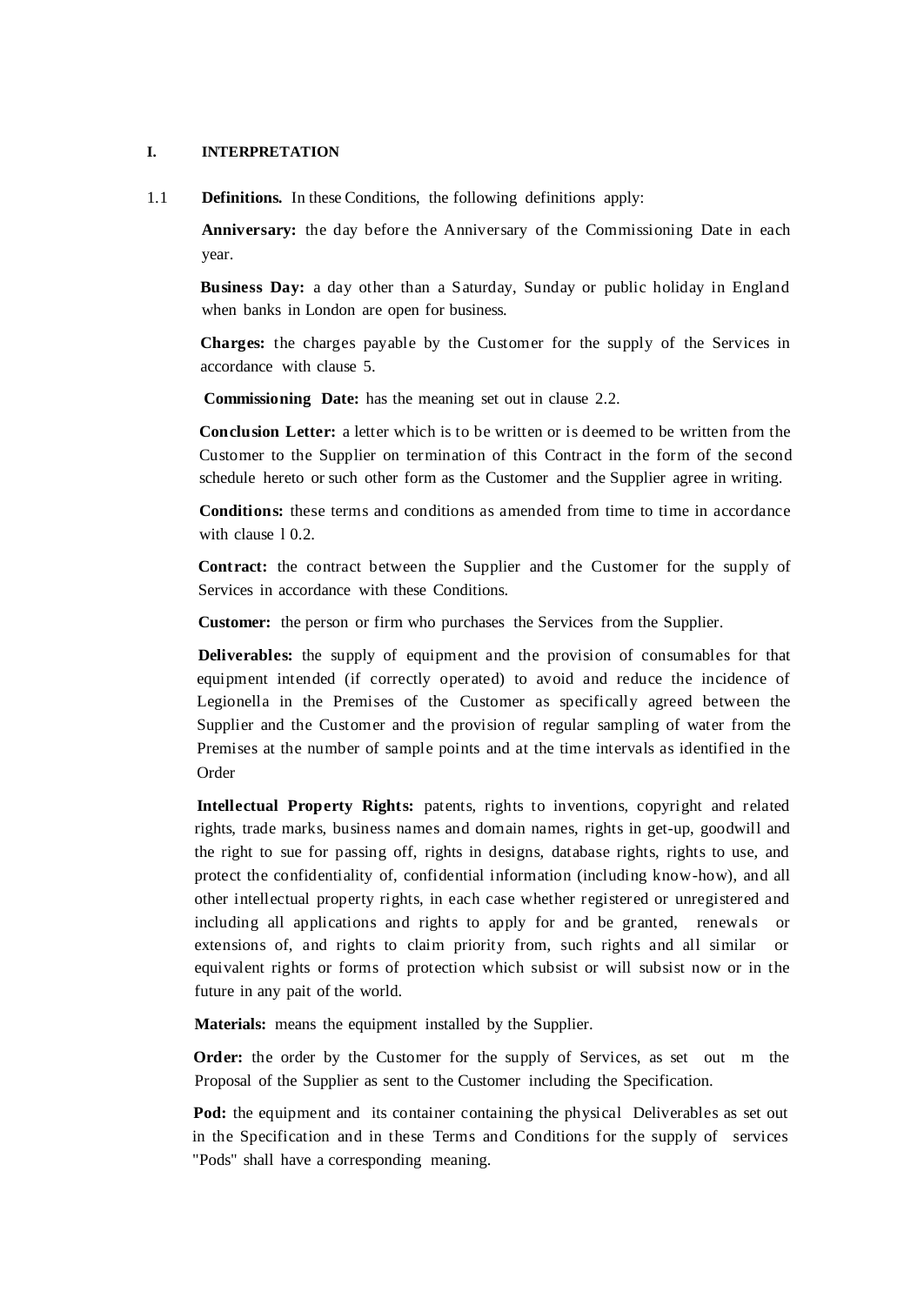**Premises:** the premises of the Customer as identified in the Order.

**Services:** the services, including the Deliverables, supplied by the Supplier to the Customer as set out in the Specification.

**Specification:** the description or specification for the Services provided in writing by the Supplier to the Customer.

**Standard Charges from time to time of the Supplier:** the Standard Charges from time to time of the Supplier as set out or referred to in the Third Schedule hereto or as increased from time to time in accordance with paragraph 5.l(c) or as notified to the Customer in some other way.

**Supplier:** Proeconomy Limited (registered m England and Wales with company number 02861698).

**Term:** means the period of I year from the Commissioning Date subject to continuation in accordance with Clauses  $5.l(c)$  and  $5.l(d)$  the patiies hereto acknowledging that as a result of this the Agreement could continue indefinitely.

### **2. BASIS OF CONTRACT**

- 2.1 The Order when agreed to by the Customer constitutes an offer by the Customer to purchase Services in accordance with these Conditions.
- 2.2 The Contract shall staii:
	- (a) **In** respect of Deliverables which consist of new equipment when the Supplier shall have commissioned the equipment so it is operating and shall confirm in writing that the Services have commenced and that the Deliverables are operating correctly;
	- (b) In respect of Deliverables which are not new equipment and are existing installation suppmied and Services supplied by the Supplier the date indicated in writing by the Supplier to the Customer (Commissioning Date).
- 2.3 The Contract constitutes the entire agreement between the parties. The Customer acknowledges that it has not relied on any statement, promise, representation, assurance or warranty made or given by or on behalf of the Supplier which is not set out in the Contract.
- 2.4 These Conditions apply to the Contract to the exclusion of any other terms that the Customer seeks to impose or incorporate, or which are implied by trade, custom, practice or course of dealing.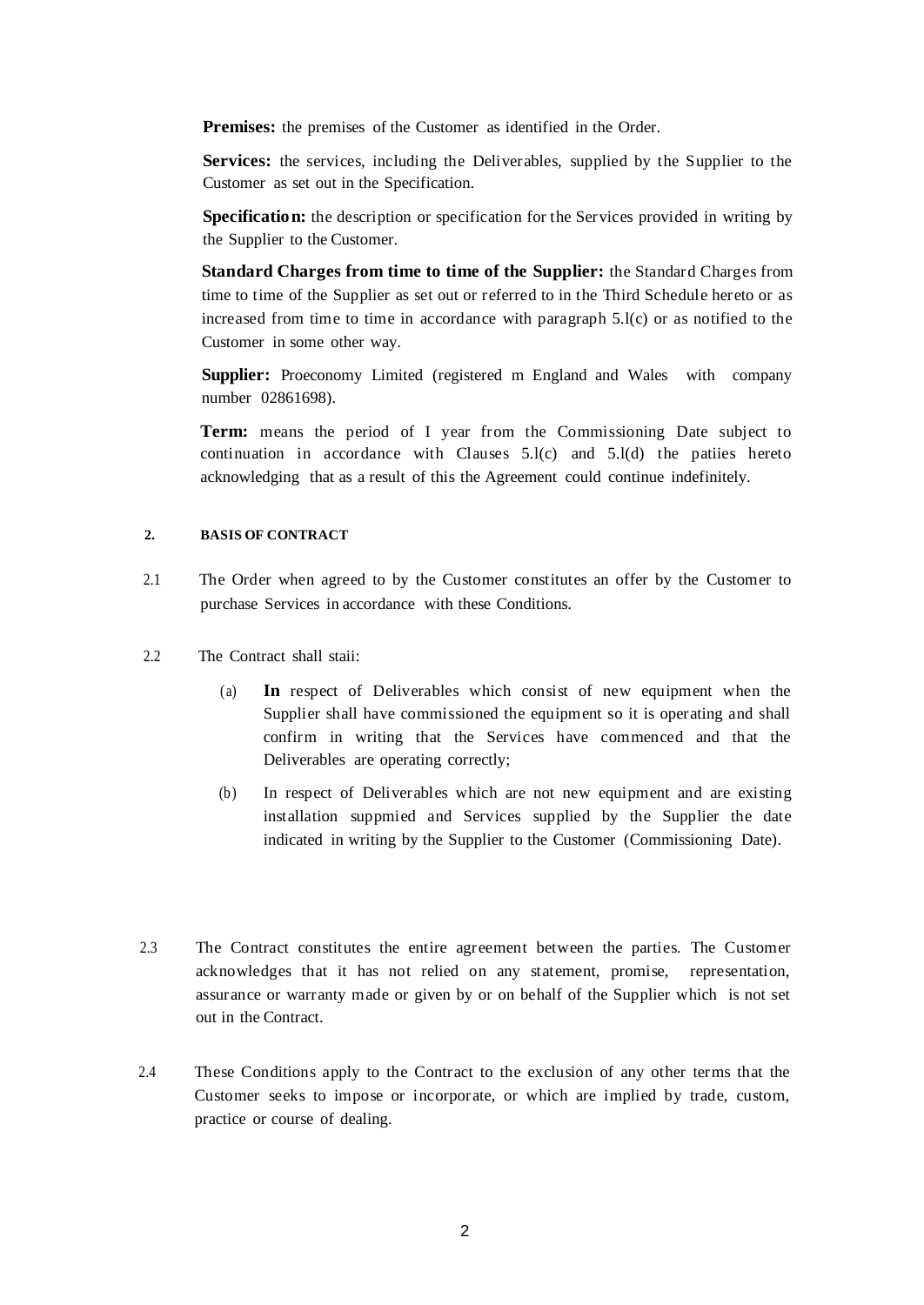### **3. SUPPLY OF SERVICES**

- 3.1 The Supplier shall supply the Services to the Customer in accordance with the Specification in all material respects.
- 3.2 Time shall not be of the essence for performance of the Services.
- 3.3 The Supplier warrants to the Customer that the Services will be provided using reasonable care and skill.

### **4. OBLIGATIONS OF THE CUSTOMER**

- 4.1 The Customer shall:
	- (a) ensure that the and any information it provides to the Supplier is accurate;
	- (b) provide the Supplier, its employees, agents, consultants and subcontractors, with access to the Premises and free unfettered and sole access to the Pods, and other facilities as reasonably required by the Supplier;
	- (c) provide the Supplier with such information as the Supplier may require in order to supply the Services, and ensure that such information is accurate;
	- (d) prepare the Premises for the supply of the Services;
	- (e) not to alter adapt or change in any way the Materials or the Pods or the Deliverables or allow any other person to do so and in particular not to dismantle or carry out work on the Materials or the Pods or the Deliverables in an attempt to or with the intention of revealing or establishing how they work with a view to establishing and reverse engineering the process of the Supplier or for any other purpose whatsoever;
	- (f) not to allow any person any access to the Materials and in paliicular the Customer accepts and acknowledges that if a competitor of the Supplier were to have access to the Materials or certain parts and aspects of them the commercial interests of the Supplier could be materially damaged because certain Materials contain trade secrets of the Supplier;
	- (g) to provide all reasonable assistance to the Supplier in the performance of its obligations ;
	- (h) to provide a 13amp 240 volts electricity supply to the Pods conti nuously at all times so that there should be no power cuts whatsoever or if there are power cuts to immediately notify the Supplier to enable the Supplier to take remedial action;
	- (i) to prevent and protect the Materials and the Pod and the Deliverables from any damage (whether malicious damage or accidental damage) whatsoever and to indemnify the Supplier in respect of any such damage;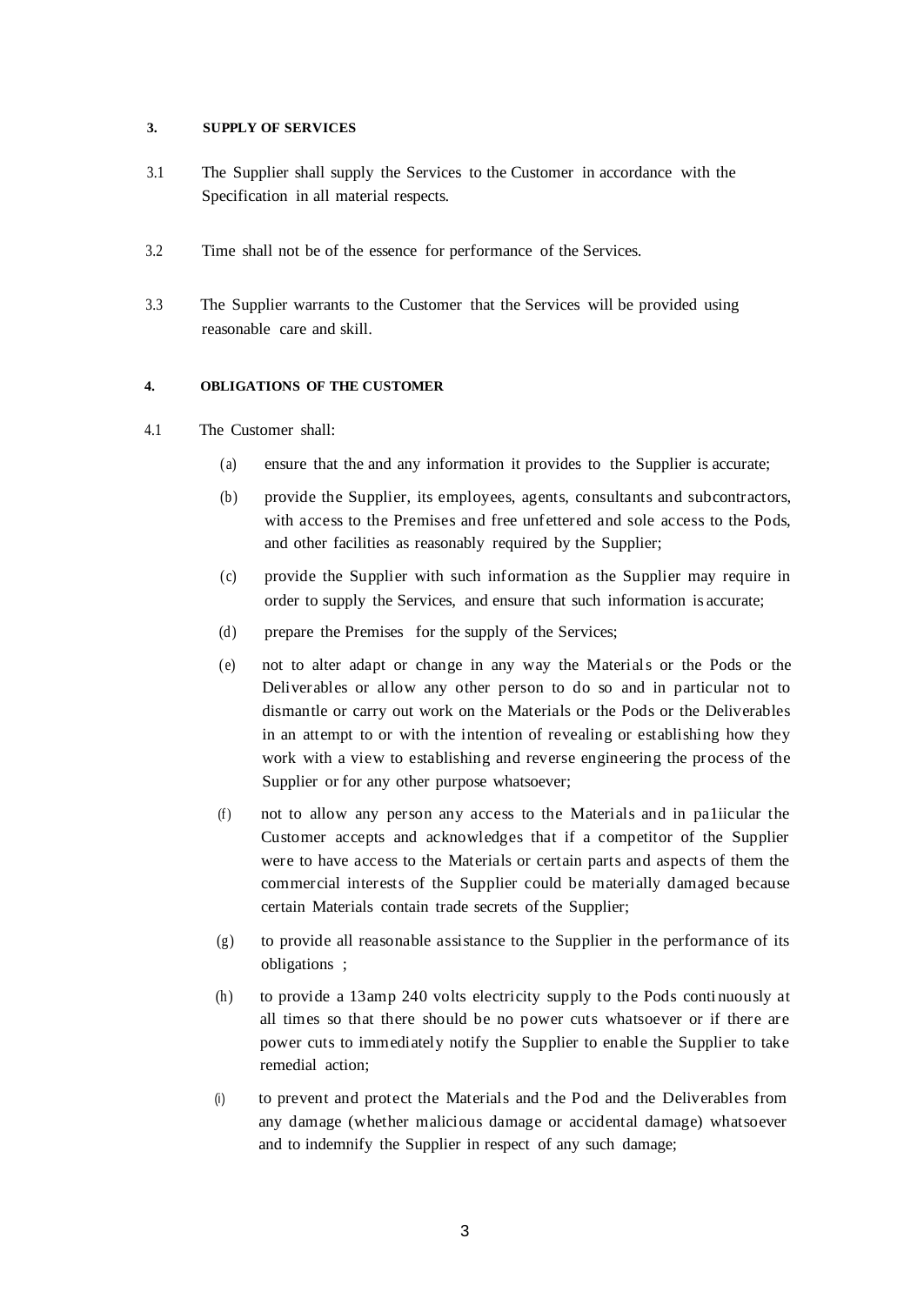- U) in the event of any damage to the Pod and the Deliverables to pay to the Supplier the reasonable cost of the Supplier in repairing and remedying such damage (save where in the reasonable opinion of the Supplier such damage is as a result off air wear and tear);
- (k) If in accordance with its accounts department rules and conditions the Customer needs to supply an order number to the Supplier the Customer will supply that order number promptly, efficiently and without demand to the Supplier and the Customer shall pay to the Supplier a reasonable hourly rate for time expended by personnel of the Supplier in contact with the personnel of the Customer to endeavour to obtain any order number needed, such hourly rate to be at a minimum of £30.00 per hour;
- (I) To pay all invoices within 30 days of the date thereon.
- **4.2** If the performance of the Supplier of any of its obligations under the Contract is prevented or delayed by any act or omission by the Customer or failure by the Customer to perform any relevant obligation **(Customer Default):**
	- (a) the Supplier shall have the right to suspend performance of the Services until the Customer remedies the Customer Default, and to rely on the Customer Default to relieve it from the performance of any of its obligations where reasonable; and
	- (b) the Supplier shall not be liable for any costs or losses sustained or incurred by the Customer arising directly or indirectly from the failure or delay of the Supplier to perform any of its obligations..

### **5. CHARGES AND PAYMENT**

- 5.1 The Charges for the Services shall be as set out below:
	- (a) the Charges shall be calculated in accordance with the fees agreed and set out in the Order or the Standard Charges from time of the Supplier as appropriate;
	- (b) the Charges for any work carried out by the Supplier including but not solely limited to the work referred to in paragraph 4. I (j) and (k) shall be calculated in accordance with the standard charges from time to time of the Supplier or if work carried out is not included in the standard charges from time to time of the Supplier such reasonable charges as the Supplier shall indicate to the Customer.
	- (c) in the period of between 6 weeks and 4 weeks before the Anniversary the Supplier may (but is not obliged to) indicate to the Customer that the Charges agreed and set out in the Order and the standard charges from time to time of the Supplier shall increase and the amount of the increased Charges as set out in the Order and in the standard charges from time to time of the Supplier;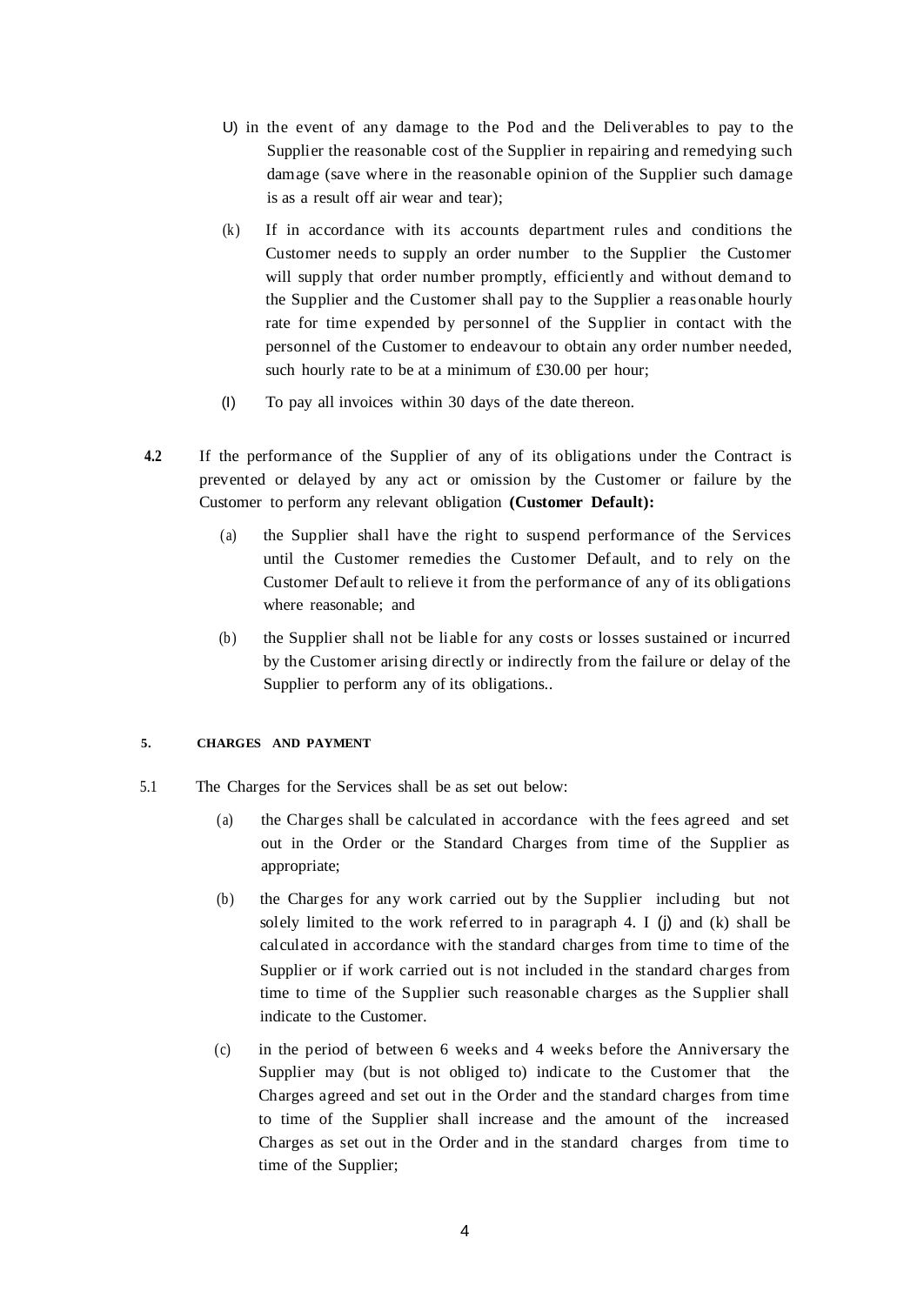- (d) unless the Customer exercises the rights of termination set out in Clause 8.3 the Charges in respect of the year of the Tenn commencing on the day after the Anniversaiy to which the notice referred to in paragraph c relates shall be as set out in the notice referred to in paragraph c and this contract shall continue and the Term shall continue for the year commencing on the day after the Anniversary to which the notice referred to in paragraph  $5.l(c)$ relates;
- (e) the Supplier shall not be obliged to give any notice as referred to in Clause 5.l(c) and if no such notice shall be given the Supplier shall notify the Customer in the period referred to in Clause 5.l(c) in which case the Term shall continue and the Charges shall not increase;
- (f) The Customer acknowledges and accepts that the charges of the Supplier include charges for the provision of silver and copper and that the costs of such items are dependent on and linked to market forces which are outside the control of the Supplier and in the event of unusual or excessive increases in the prices of such commodities the Supplier reserves the right to increase charges on one month's notice to the Customer;
- (g) Any notice issued by the Supplier as referred to in paragraph (c) above or paragraph (f) above shall be deemed to be received by the Customer when it is sent by the Supplier by post, email, fax or any other medium reasonably selected by the Supplier and the statement of a member of personnel of the Supplier that such notice has been submitted will be conclusive and binding on the parties hereto save in the case of manifest and obvious error.
- 5.2 The Supplier shall invoice the Customer in advance.
- 5.3 The Customer shall pay each invoice submitted by the Supplier:
	- (a) within 30 days of the date of the invoice; and
	- (b) in full and in cleared funds to a bank account nominated in writing by the Supplier on it's invoice to the Customer, and

time for payment shall be of the essence of the Contract.

- 5.4 All amounts payable by the Customer under the Contract are exclusive of value added tax.
- 5.5 If the Customer fails to make any payment due to the Supplier under the Contract by the due date for payment, then the Customer shall pay interest on the overdue amou nt at the rate of 2% per annum above the base rate of H.S.B.C. Bank PLC. The Customer shall pay the interest together with the overdue amount.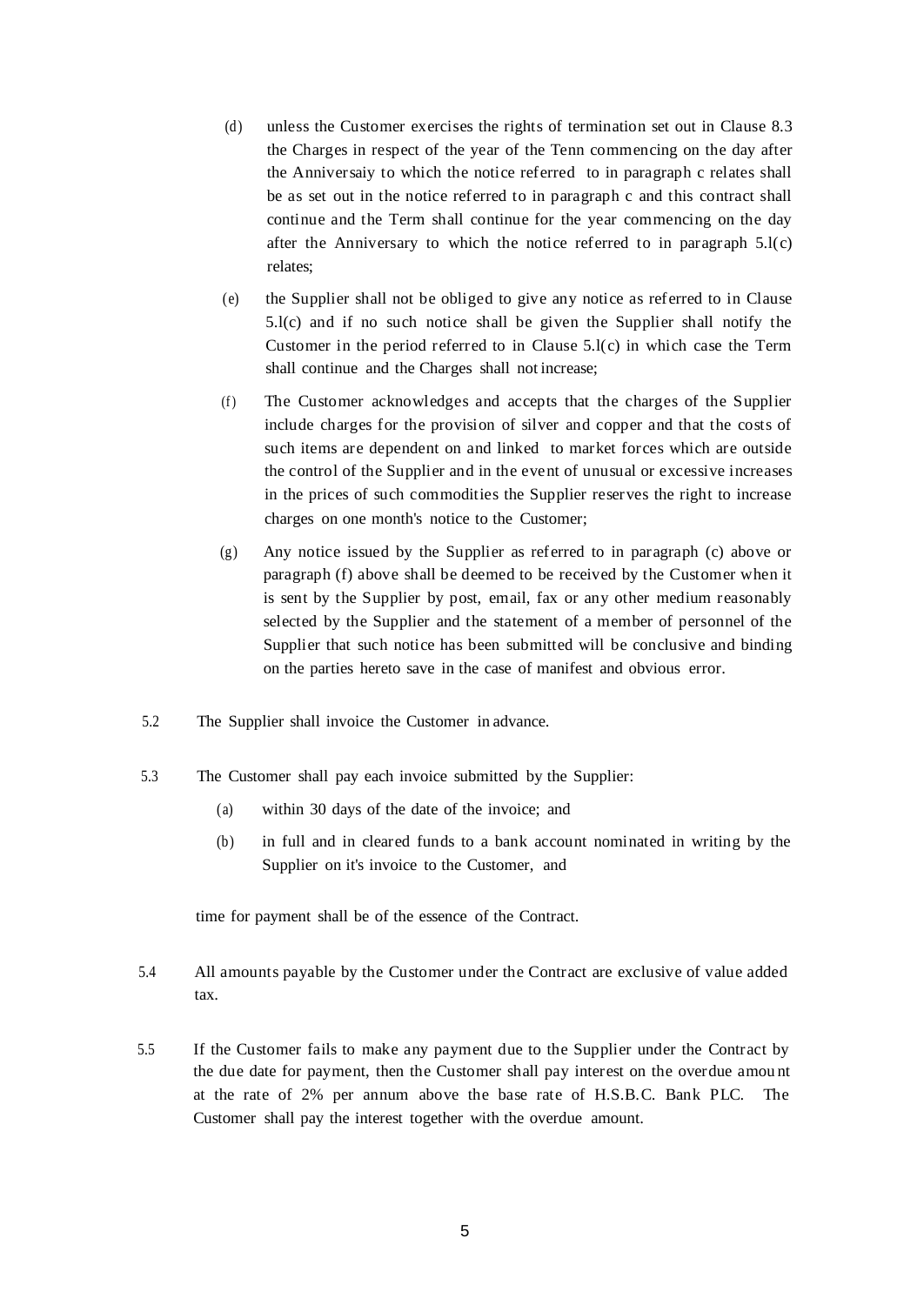### **6. INTELLECTUAL PROPERTY RIGHTS**

6.1 All Intellectual Property Rights in or arising out of or in connection with the Materials shall be owned by the Supplier.

### **7. CONFIDENTIALITY**

- 7.1 A party **(receiving party)** shall keep in strict confidence all technical or commercial know-how, specifications, inventions, processes or initiatives which are of a confidential nature and have been disclosed to the receiving party by the other party **(disclosing party),** its employees, agents or subcontractors, and any other confidential information concerning the disclosing party's business, its products and services which the receiving party may obtain. The receiving party shall only disclose such confidential information to those of its employees, agents and subcontractors who need to know it for the purpose of discharging the receiving party's obligations under the Contract, and shall ensure that such employees, agents and subcontractors comply with the obligations set out in this clause as though they were a party to the Contract. The receiving party may also disclose such of the disclosing paity's confidential information as is required to be disclosed by law, any governmental or regulatory authority or by a cou,t of competent jurisdiction. This clause 7 shall survive termination of the Contract. The Customer acknowledges and accepts that by virtue of certain items of Equipment being at its premises it is deemed to have access to secret know how which is the property of the Supplier.
- 7.2 The Supplier or the Customer can use any information they have about each other in a positive and helpful way as publicity informing the public about the successful performance of the Services and the Deliverables in advertising or publicity material or other material which supports the respective business of either the Supplier or the Customer PROVIDED THAT if either the Supplier or the Customer shall form the opinion that any publicity used by the other in connection with this Clause is not positive and helpful and shall notify the other of this then the party receiving such notice shall cease using such information in such way as soon as reasonably possible.

### **8. TERMINATION**

- 8.J Without limiting its other rights or remedies, either party may terminate the Contract:
	- (a) with immediate effect by giving written notice to the other party if the other party commits a material breach of any term of the Contract;
	- (b) On 90 days written notice if the other party commits a breach of any of the term of the Contract which is remediable and fails to remedy that breach within a reasonable period (not less than 30 days) of notice in writing to do so.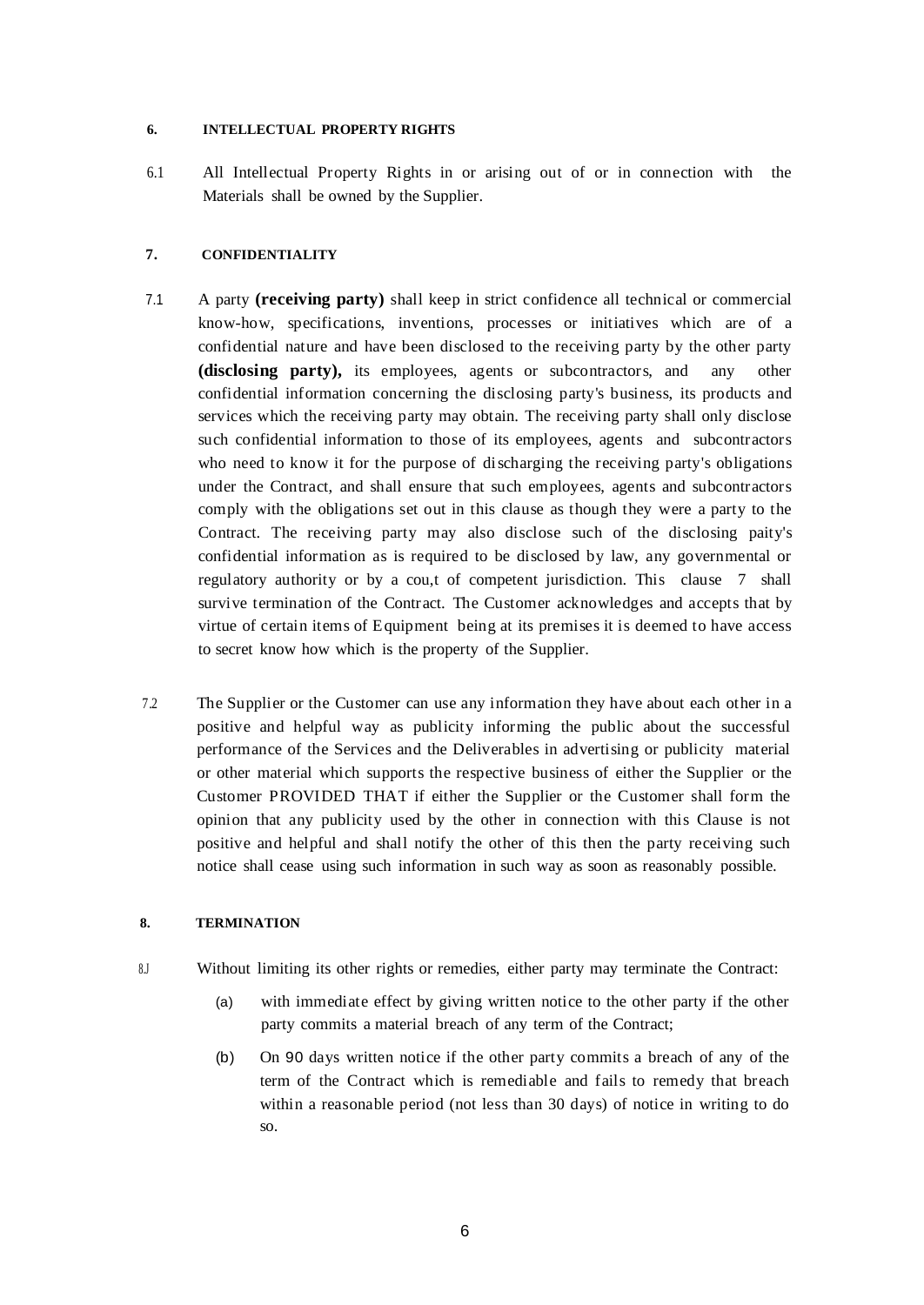- 8.2 Without limiting its other rights or remedies, the Supplier may terminate the Contract if the Customer fails to pay all outstanding amounts within thirty days after being notified in writing to do so.
- 8.3 The Customer may if it reasonably concludes that the increased charges referred to in any notice served by the Supplier in accordance with Clause 5. l(c) are excessive or unreasonable terminate this Contract within a period of 2 weeks after receipt of the notice referred to in paragraph 5. lc) by written notice addressed to the Managing Director of the Supplier sent and received by recorded delivery post only at the Registered Office of the Supplier.

### **9. CONSEQUENCES OF TERMINATION**

On termination of the Contract for any reason:

- (a) the Customer shall immediately pay to the Supplier all of the outstanding unpaid invoices and interest of the Supplier and, in respect of Services supplied but for which no invoice has been submitted, the Supplier shall submit an invoice, which shall be payable by the Customer immediately on receipt;
- (b) the Customer shall return any Deliverables which have not been fully paid for. If the Customer fails to do so, then the Supplier may enter the Premises and take possession of them;
- (c) the Customer shall write the Conclusion Letter to the Supplier and if the Customer fails to do so the Supplier is hereby appointed on behalf of the Customer as it's agent and attorney with full power and right to sign the Conclusion Letter on behalf of the Customer and deliver a copy of it to the Customer and a statement by the Supplier that the Conclusion Letter has been issued by the Customer to the Supplier shall be conclusive evidence that such letter has been written.

### **10. GENERAL**

# **10.1 Assignment and other dealings.**

- (a) The Customer shall not, without the prior written consent of the Supplier, assign, any or all of its rights or obligations under the Contract.
- 10.2 **Variation.** Except as set out in these Conditions, no variation of the Contract, including the introduction of any additional terms and conditions, shall be effective unless it is in writing and signed by the Supplier and in particular no standard terms or conditions of the Customer whether provided by the Customer to the Supplier or otherwise published or made available or generally know shall apply to this Contract.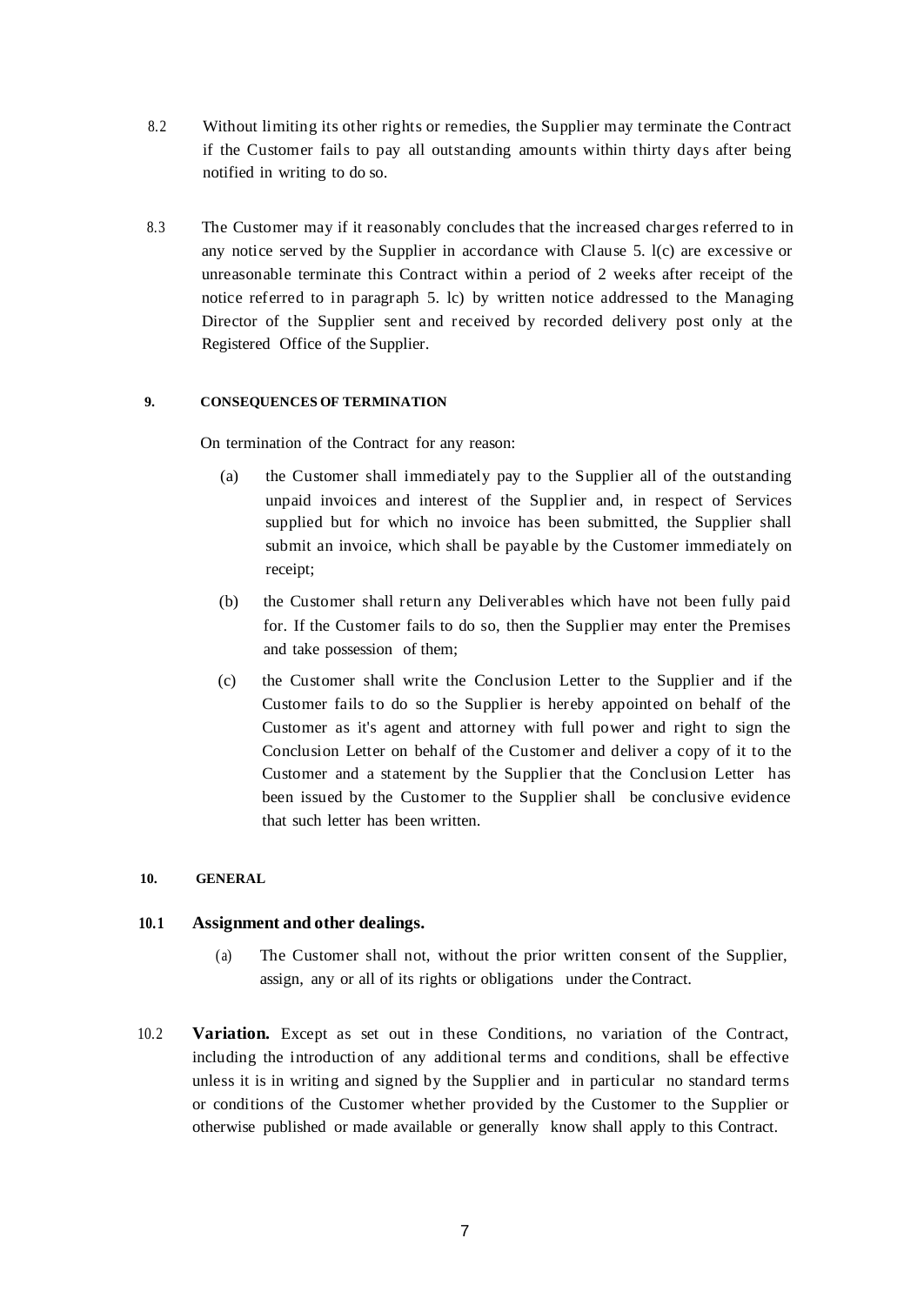- 10.3 **Recycling.** The Customer acknowledges and accepts that the Supplier is committed to recycling which will involve and include:
	- (a) Recycling of silver and copper Pods by melting them down; and
	- (b) Reuse of the Pod enclosure as originally supplied as part of the Deliverables at the end or sooner termination of thisContract; and
	- (c) The Customer will use all reasonable endeavours to assist the Supplier in such recycling and will indemnify the Supplier against any costs wasted or expenses if they are unable to do so.
- 10.4 **Ordering.** The order is considered complete upon receipt of a purchase order. We expect to receive:
	- (a) A delivery address and delivery date within 4 weeks of receiving the purchase order.
	- (b) As our units are custom made we will construct all systems upon receipt of a purchase order.
		- (i) For this reason we consider receipt of a purchase order as confirmation of the order and a legally binding construct that will bind both parties upon receipt.

### **FIRST SCHEDULE**

**SECOND SCHEDULE** 

### **FORMAT OF CONCLUSION LETTER**

Letter from the customer to proeconomy.

Dear Sirs,

We confirm that our contract and terms of business with you have been terminated and will end on [date to be inserted] which in this letter is called "the end date".

We absolve you from any responsibilities to us in any respect from the end date. We acknowledge that from and after the end date we may suffer Legionella in our systems. We accept that the risk of suffering legionella **in** our systems is entirely our risk and not your risk in any respect. **In** particular we acknowledge that if you do not sample water, change electrodes, or maintain the system which you have installed at our Premises as part of the Deliverables we will not in any way hold you responsible for any outbreak of Legionnaire Disease.